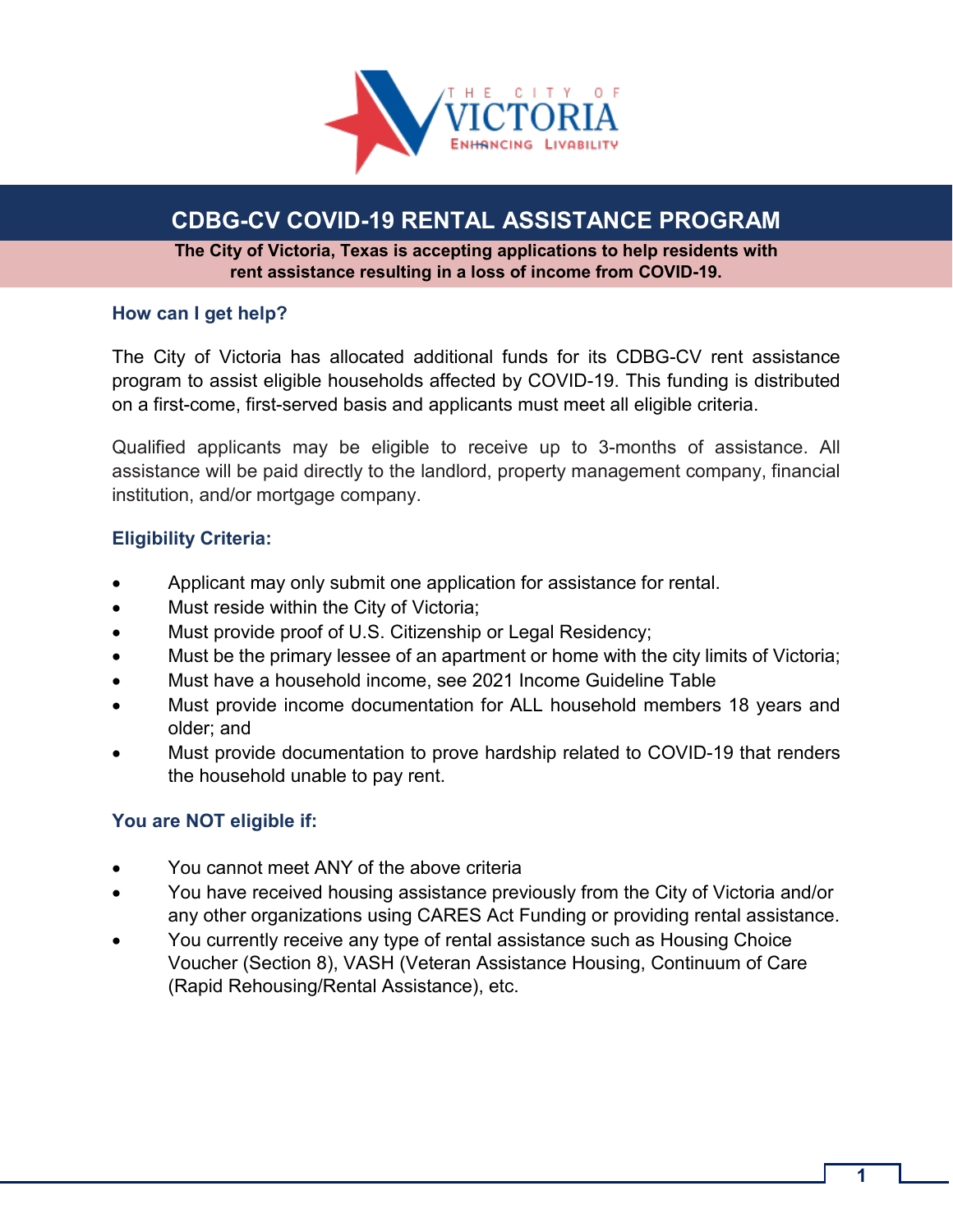

### **Renters**

- Payments will be paid directly to property management companies or landlords on behalf of the applicant. *No payments will be made to applicants.*
- Households may be eligible to receive up to three months of rent.
- Landlords/property management companies must register as a vendor with the City of Victoria and agree to payment terms and conditions.

|                | 1-Person | 2-Persons | 3-Persons | 4-Persons | 5-Persons | <b>6-Persons</b>                                               | 7-Persons | <b>8-Persons</b> |
|----------------|----------|-----------|-----------|-----------|-----------|----------------------------------------------------------------|-----------|------------------|
| <b>30% MFI</b> | \$15,200 |           |           |           |           | \$17,350   \$19,500   \$21,650   \$23,400   \$25,150           | \$26,850  | \$28,600         |
| <b>50% MFI</b> | \$25,300 |           |           |           |           | \$28,900 \$32,500 \$36,100 \$39,000 \$41,900                   | \$44,800  | \$47,700         |
| 60% MFI        |          |           |           |           |           | \$30,360 \$34,680 \$39,000 \$43,320 \$46,800 \$50,280 \$53,760 |           | \$57,240         |
| 80% MFI        |          |           |           |           |           | \$40,450 \$46,200 \$52,000 \$57,750 \$62,400 \$67,000          | \$71,650  | \$76,250         |

### **2021 Income Guideline Table**

**\*HUD limits subject to change**